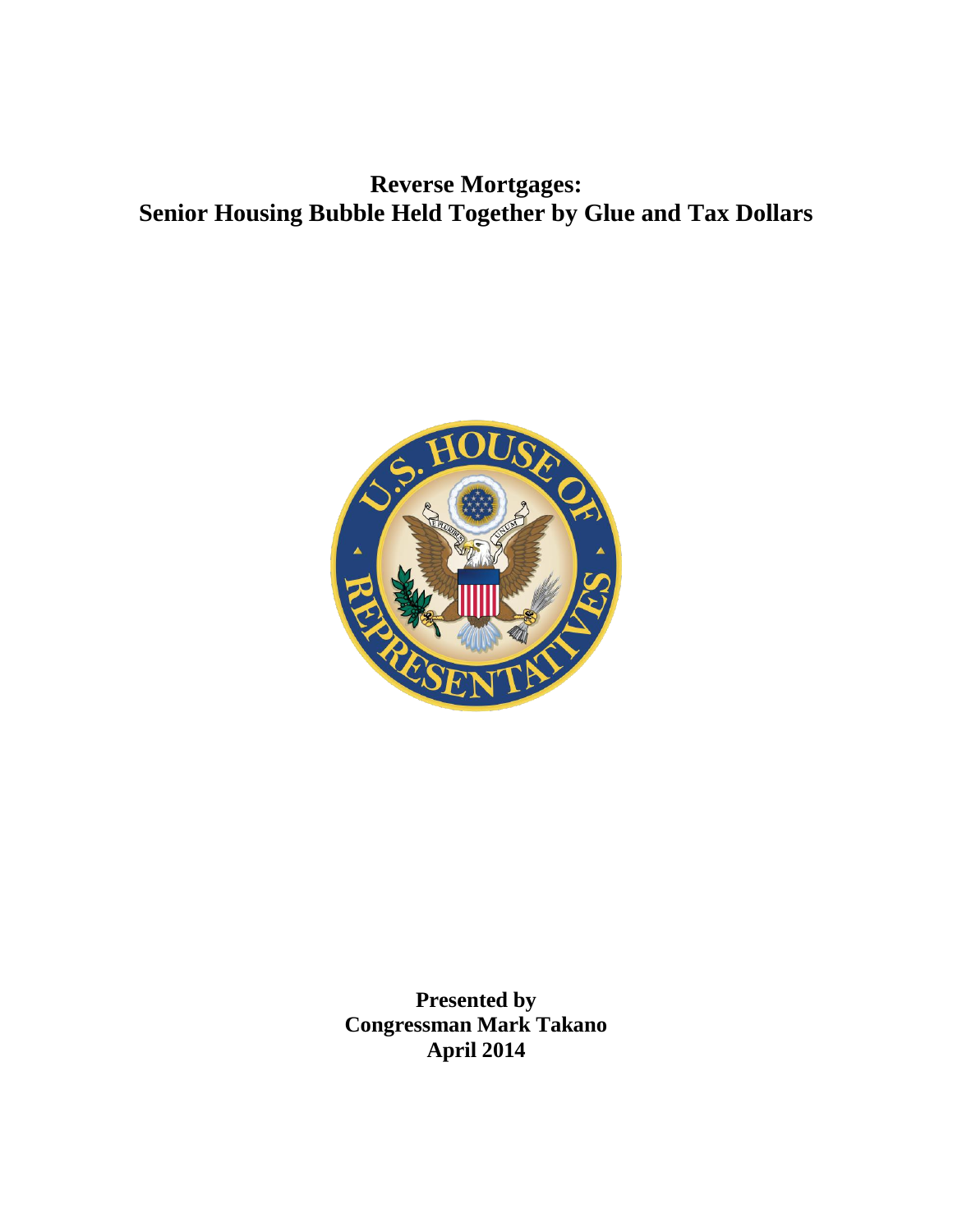# **Table of Contents**

# **I. Executive Summary**

## **II. Background**

- a. What is a reverse mortgage?
- b. Who is eligible?
- c. Payment Options
- d. The Role of the Federal Government
- e. Why Seniors Take Out Reverse Mortgages

# **III.Key Findings**

- a. Reverse Mortgages are Bad for Seniors
- b. How Lenders Exploit Seniors
- c. Reverse Mortgages are Bad for the Federal Government
- d. Recent Federal Action
- e. Reverse Mortgages are Bad for the Inland Empire

# **IV.Solutions**

- a. Improve Counseling and Consumer Protections
- b. Require Brokers and Originators to Act in the Best Interest of Seniors
- c. Introduce Protections to Limit Defaults and Hold Lenders Accountable
- d. Strengthen Protections for Spouses and Family Members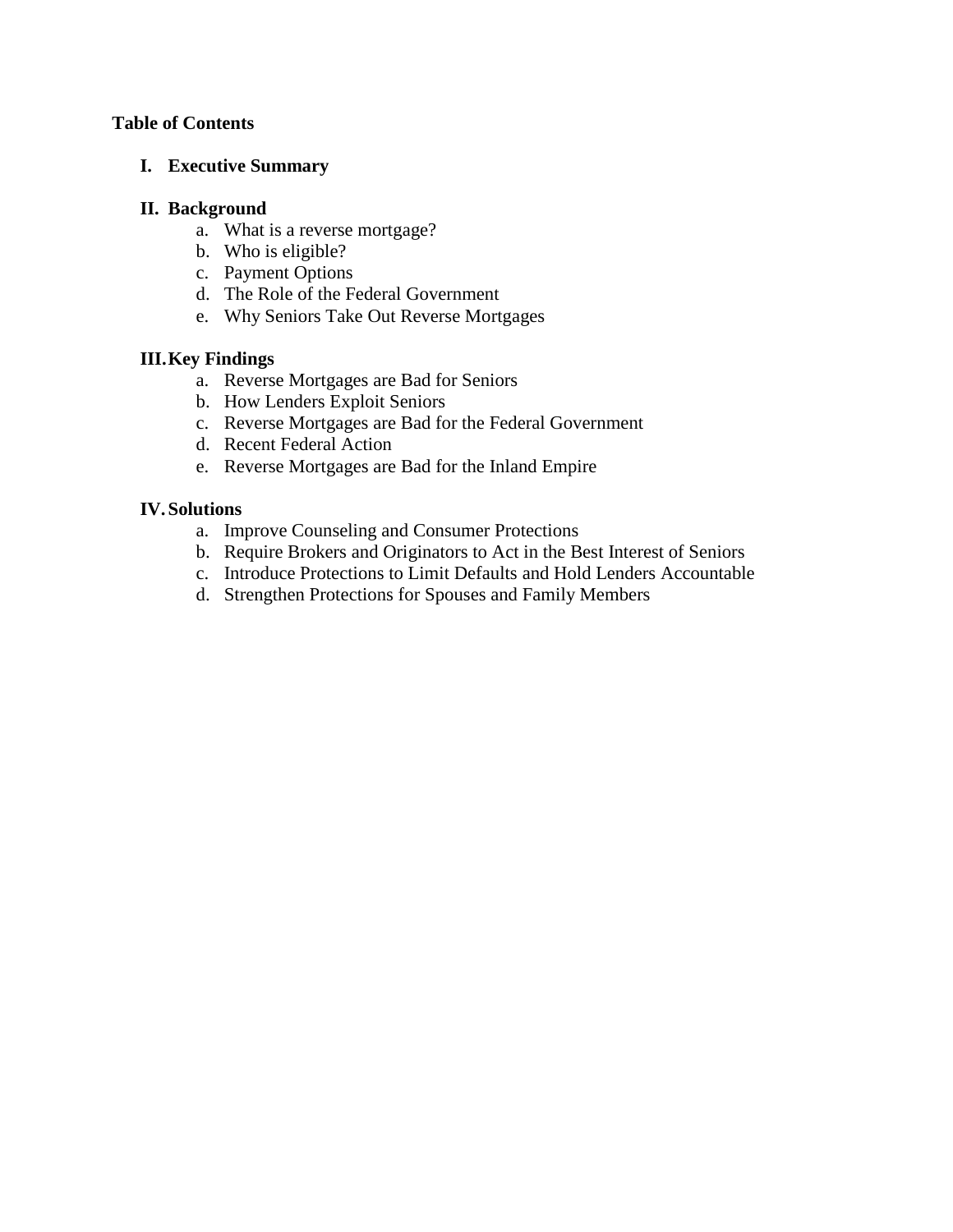### **Executive Summary**

Reverse mortgages are loans that allow seniors to take equity out of their homes to help pay for living expenses or other costs. As the equity in their home decreases, the amount of the loan increases. Unlike a traditional mortgage, seniors do not make monthly payments. The loan becomes due when the borrower dies, moves out of the house, or fails to maintain the property and pay homeowner's insurance and property taxes. This type of loan is almost always insured by the Federal Housing Administration.

As financial pressures on seniors have increased, the numbers of reverse mortgages have grown, and so have the opportunities for unscrupulous lenders to take advantage of seniors. These loans are complex, expensive, and drain equity from the property, leaving seniors with very few options later in life.

- **One out of every ten reverse mortgages is in default and could face foreclosure**. i
- Reverse mortgages are expensive. After ten years, interest and ongoing **fees on a lump sum reverse mortgage can add up to more than \$100,000,** after twenty years interest can reach more than \$300,000 on top of the original loan amount**.**
- As defaults and foreclosures have increased, FHA's reverse mortgages lowered the value of the Mutual Mortgage Insurance Fund by \$5.2 billion in Fiscal Year 2012.<sup>ii</sup> Forcing the Treasury Department to transfer \$1.7 billion to the MMI Fund for the first time in the Fund's history in the fall of  $2013$ .<sup>iii</sup>
- The decline in pensions, the economic recession, cost-of-living adjustments that don't keep pace with the rising cost of health care, and increasing life expectancy have encouraged seniors to seek alternative ways to supplement their retirement income. In 1983, 62 percent of private sector workers were covered by a defined benefit pension plan. By 2010, that number dropped to just 19 percent. iv
- In the 1990s, less than 10,000 reverse mortgages were issued a year. In 2009, the number of reverse mortgages peaked at 114,412 loans, in fiscal year 2013 the Federal Housing Administration (FHA) backed  $61,296$  loans.<sup>v</sup>
- Misleading advertisements that feature trusted celebrity spokespeople, like former-Senator Fred Thompson, Henry Winkler, Robert Wagner, and Pat Boone, often falsely imply that reverse mortgages are a government benefit, not a loan, and that there is not a risk that seniors will lose their home.
- If a homeowner passes away without also having the reverse mortgage in their spouse's name, the surviving spouse could lose the home. After her husband passed away, a local woman from San Bernardino received a letter from her a reverse mortgage lender, informing her that unless she paid  $$293,000$ , she would lose her home.<sup>vi</sup>
- **It's time for the federal government to reconsider its involvement with reverse mortgages and make crucial changes to the program to protect seniors and taxpayers.**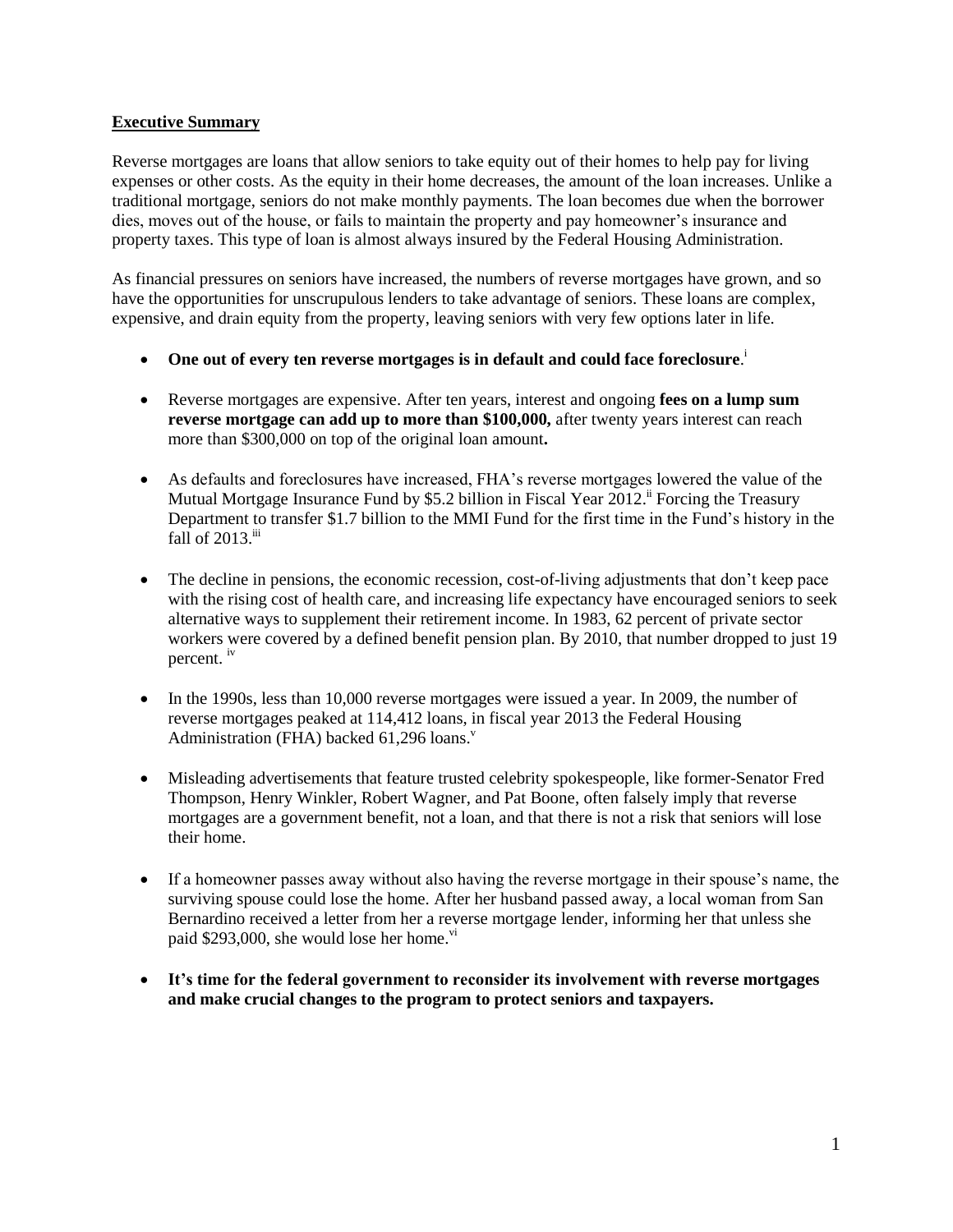### **I. Background**

### **What is a reverse Mortgage?**

Reverse mortgages are loans that allow seniors to take equity out of their homes to help pay for living expenses or other costs. As the equity in their home decreases, the amount of the loan increases. Unlike a traditional mortgage, seniors do not make monthly payments. The loan becomes due when the borrower dies, moves out of the house, or fails to maintain the property and pay homeowner's insurance and property taxes. If borrowers are not able to meet these requirements the loan becomes delinquent and the home can eventually go into foreclosure.

Nearly all reverse mortgages are insured by the Federal Housing Administration (FHA) through its Home Equity Conversion Mortgage (HECM) program. FHA insurance guarantees that borrowers will be able to access their authorized loan funds in the future even if the loan balance exceeds the value of the home or if the lender experiences financial difficulty. Lenders are guaranteed that they will be repaid in full when the home is sold, regardless of the loan balance or home value at repayment. Borrowers or their estates are not liable for loan balances that exceed the value of the home at repayment. The amount a senior can borrow is based on their age, the current interest rate, the appraised value of the home, the amount the senior owes on the home, the amount of fees charged and the federal loan limit, which is currently  $$625,000.^{\text{vii}}$ 

## **Who is eligible?**

- Borrower Requirements:
	- o 62 years of age or older
	- o Own the property outright, or almost entirely
	- o Occupy the property as a principal residence
	- o Not be delinquent on federal debt
	- o Have financial resources to continue to make timely payment of ongoing property taxes, insurance and Homeowner Association fees, etc.
	- o Participate in a housing counseling session (typically by phone)
- Property Requirements:
	- o Meet all FHA property standards and flood requirements
	- o Single family home, or 2-4 unit home with one unit occupied by owner
	- o HUD approved condominium project
	- o Manufactured home that meets FHA requirements
- Financial Requirements
	- o Income, assets, monthly living expenses, and credit history will be verified
	- o Timely payment of real estate taxes, hazard and flood insurance premiums will be verified $\overline{v}$ iii

## **Payment Options**

Seniors can select between several different payment options. They can choose an equal monthly payment over a fixed period of time or as long as the borrower lives and continues to occupy the home. Seniors can also use a reverse mortgage to take out a line of credit to receive unscheduled payments or installments at the times and in the amount of their choosing, or a combination of the two.

Another option allows seniors to receive all of their funds in one lump sum payment. In recent years, lump sum payments had grown to account for 70% of HECMs.<sup>ix</sup> These types of reverse mortgages were most likely to become delinquent on taxes and insurance payments resulting in foreclosure, because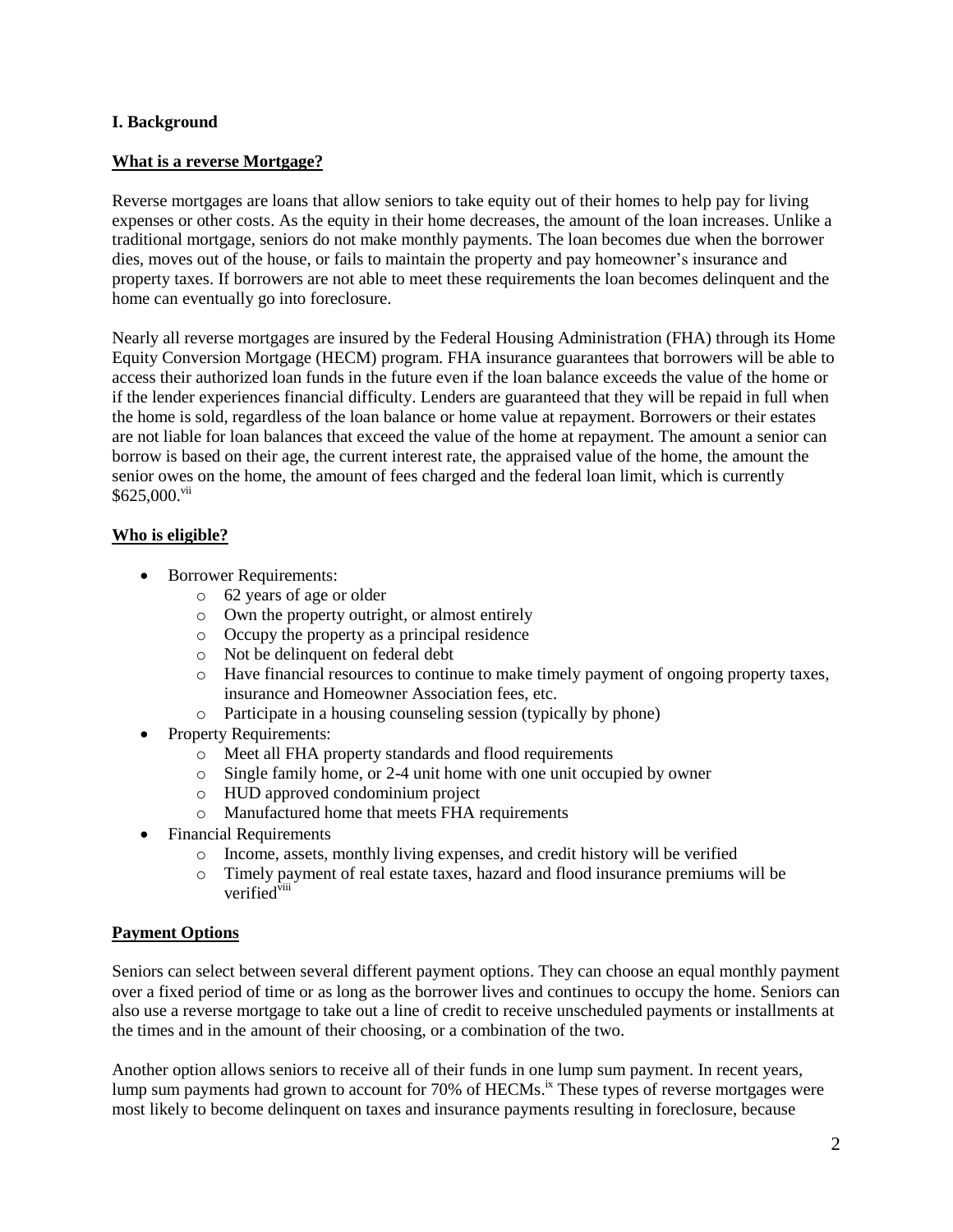borrowers are not always able to properly plan how to spend the money, and once it runs out they are left with little to no equity in their home and no other options for income. Since 2008, the vast majority of borrowers have started to take out 80 percent or more of the maximum they're eligible for in a lump sum. HECM loans with such high up-front draws are twice as likely to have a tax-and-insurance default as are loans with initial draws of 60 percent, and four times as high as those with initial draws of 40 percent of the maximum allowed.<sup>x</sup> In December 2012, the FHA placed a moratorium on fixed-rate lump sum reverse mortgages under the HECM Standard program due to the high foreclosure rates.<sup>xi</sup> The following year, the FHA announced additional restrictions, requiring borrowers to pay a higher mortgage insurance premium if they take out more 60% of their principal loan limit at the time of closing.<sup>xii</sup>

### **The Role of the Federal Government**

Reverse mortgages were developed as a way for seniors who are "cash poor" to tap the equity in their homes to help pay for living expenses. Historically, these loans were viewed as a last resort and only taken out by older Americans who had depleted all other retirement resources. <sup>xiii</sup> The FHA insures reverse mortgages both to protect lenders and borrowers. Borrowers are guaranteed their payments even if the lender undergoes financial difficulty**.** Lenders are repaid for their losses if the loan winds up exceeding the value of the house.

### **Why Seniors Take Out Reverse Mortgages**

As economic pressures have increased, more seniors began to turn to reverse mortgages at an earlier age. By 2011, more than half of the borrowers taking out reverse mortgages were under age 70. The earlier a borrower takes out a reverse mortgage, the greater the risk they will deplete their home equity and run out of financial options as they age.  $x$ iv

The decline in pensions, the economic recession, cost-of-living adjustments that don't keep pace with the rising cost of health care, and increasing life expectancy have encouraged seniors to seek alternative ways to supplement their retirement income. In 2002, Social Security wage replacement rate was 41 percent for the average retiree at age 65. By 2015, it's expected to drop to 38 percent, and by 2030 to just 36 percent, 33 percent when adjusted for Medicare Part B premiums.<sup>xv</sup> In 1983, 62 percent of private sector workers were covered by a defined benefit pension plan. By 2010, that number dropped to just 19 percent. <sup>xvi</sup> All of these economic pressures have encouraged seniors to take out reverse mortgages. In the 1990s there were less than 10,000 reverse mortgages a year. In 2009, the number of reverse mortgages peaked at 114,412 loans, and in fiscal year 2013 the Federal Housing Administration (FHA) backed 61,296 loans.<sup>xvii</sup>

## **II. Key Findings**

#### **Reverse Mortgages Are Bad for Seniors**

#### **Reverse Mortgages are Expensive**

Reverse mortgages are extremely expensive and should only be used as a loan of last resort. Borrowers must pay both upfront and ongoing fees. The ongoing costs are often financed into the loan and seniors may be unaware of just how quickly the fees add up. In many cases, alternatives such as Home Equity Lines of Credit, or other state and local programs may offer seniors a better option.

#### **Upfront Costs**

o **Initial mortgage insurance premium (MIP):** Under the HECM Program the initial MIP is either 0.5% or 2.5% of the appraised value of the home, depending on the disbursement option the senior chooses. Borrowers receiving more than 60% of the principal limit in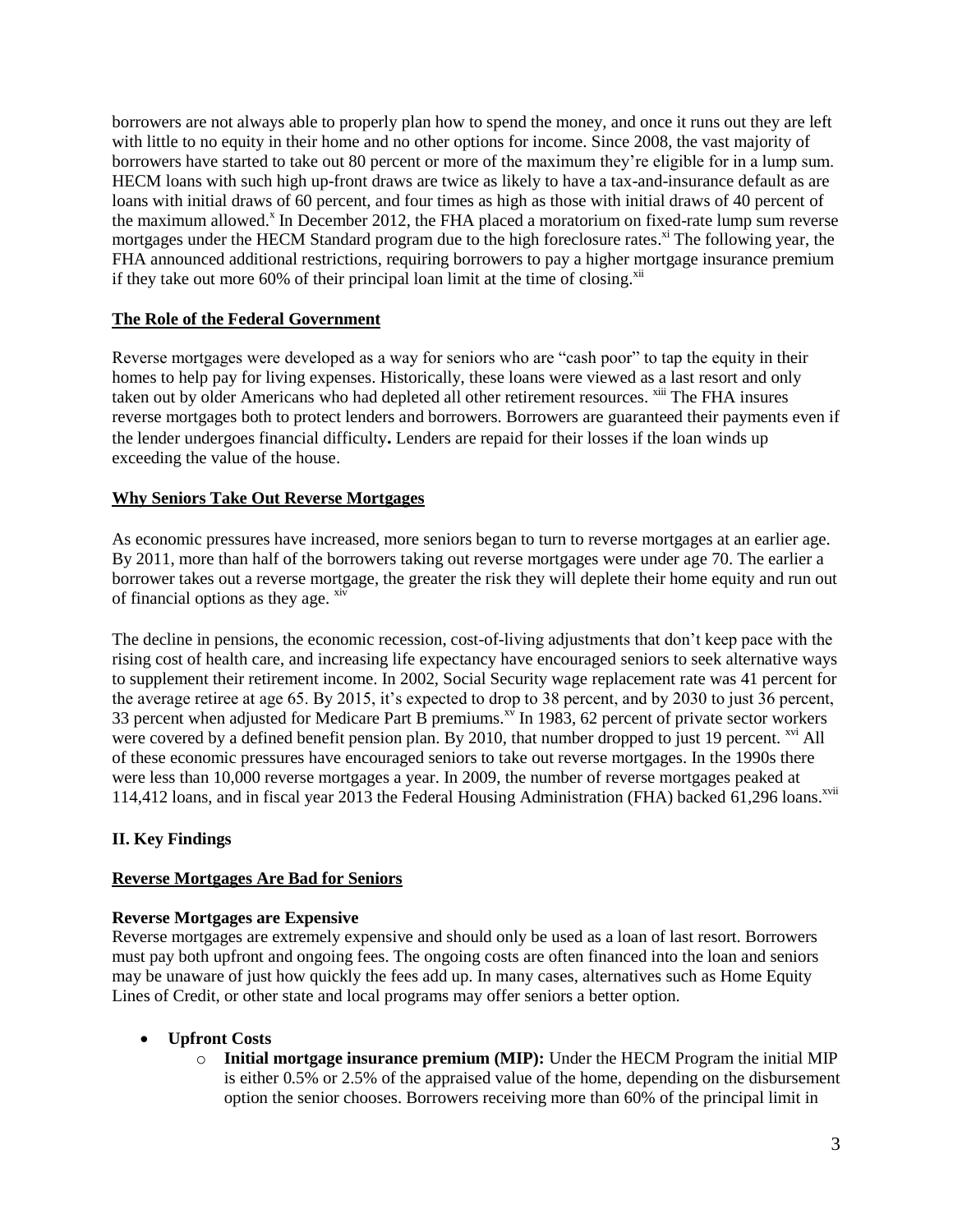the first year are charged a 2.5% MIP. Borrowers receiving less than 60% of the principal limit in the first year are charged 0.5% MIP.

- o **Origination Fee**: Lenders can charge up to \$2,500 for homes valued at less than \$125,000, and 2% of the first \$200,000 of a home's value plus 1% of the amount over \$200,000. HECM origination fees are capped at \$6,000. These costs are typically financed into the loan, reducing the amount available to the borrower.
- o **Closing costs**: Costs from third parties can include an appraisal, title search and insurance, surveys, inspections, recording fees, mortgage taxes, credit checks and other fees. Typically financed into the loan, reducing the amount available. Closing costs can total between \$1,500 and \$2,500.
- o **Counseling fee**: Historically, these costs were covered by the Department for Housing and Urban Development (HUD), but as federal funding was cut, some counseling agencies began to charge borrowers. While some non-profits still provide free counseling, others counselors in California charge between \$125 and \$225 for their services.

According to the FHA's Reverse Mortgage Calculator, up-front costs can vary widely. For a 68-year-old taking out a reverse mortgage in Riverside, California, the fees can range between \$8,140 and \$13,140 depending on the amount the seniors chooses to receive at closing or during the first twelve months. This example assumes the value of the home is \$250,000, with \$20,000 left to be paid on the original mortgage, and shows estimated closing costs depending on the disbursement option.

|                             | <b>Initial Disbursement Less than</b><br>60% of the Principal Limit | <b>Initial Disbursement Greater</b><br>than 60% of the Principal Limit |
|-----------------------------|---------------------------------------------------------------------|------------------------------------------------------------------------|
| <b>Mortgage Insurance</b>   | \$1,250                                                             | \$6,250                                                                |
| Premium (MIP)               |                                                                     |                                                                        |
| <b>Loan Origination Fee</b> | \$4,500                                                             | \$4,500                                                                |
| <b>Other Closing Costs</b>  | \$2,390                                                             | \$2,390                                                                |
| <b>Total</b>                | \$8,140                                                             | \$13,140                                                               |

## **Ongoing Costs**

- o **Monthly mortgage insurance premium (MIP):** The FHA assesses an ongoing MIP equal to 1.25% of the loan balance. It is added to the loan amount each month, increasing the amount the borrower owes if the loan becomes due.
- o **Servicing Fee**: Lenders may charge a monthly servicing fee of no more than \$30 if the loan has an annually adjusting interest rate and \$35 if the interest rate adjusts monthly. The initial servicing fee is deducted from the funds available to the borrower, and monthly servicing fees are added to the loan balance. Over ten years, servicing fees can add up to \$3,600, and as much as \$7,200 over twenty years.
- o **Interest**: Each month, interest accrues on the loan. The average interest rate on reverse mortgages in the  $41<sup>st</sup>$  Congressional District is 3.31%. Quotes from reverse mortgage lenders have ranged as high as 4.99%.

Take the same example of a 68-year-old taking out a reverse mortgage on a house worth \$250,000 in Riverside. Assume the borrower is approved for a lump-sum of \$135,000 and 4.99% in interest. After ten years, the loan balance will grow to more than \$250,000. After twenty years, the loan balance will be more than \$450,000. Should the borrower die without having their spouse on the reverse mortgage, the spouse will have to pay off the loan to stay in his or her home. Likewise, should the borrower decide their circumstances have changed and they'd like to move, but keep the home in the family, the family will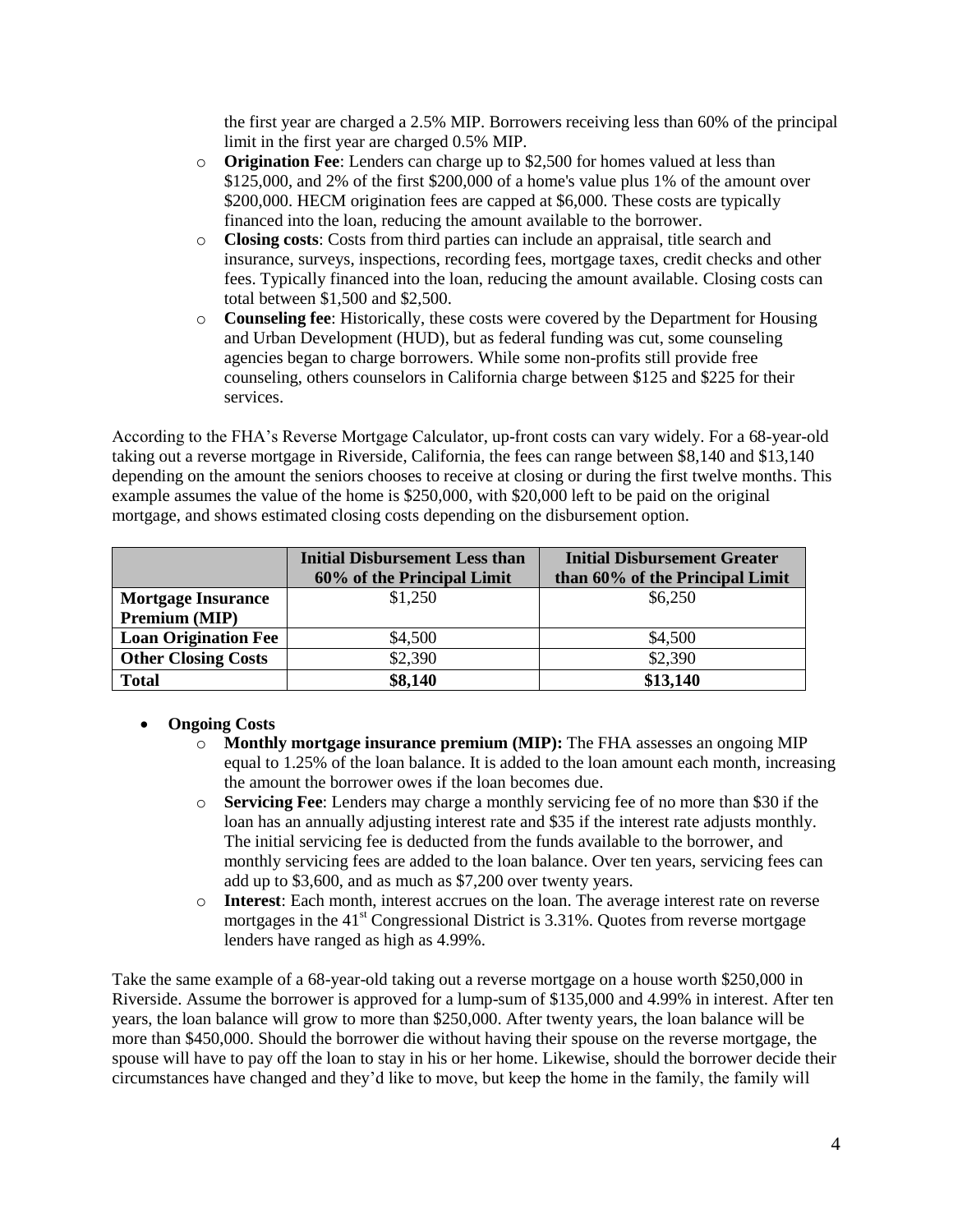have to pay the lesser of the loan balance or 95% of the appraised value of the home to retain the property.

## **Reverse Mortgages Strip Equity from Homes and Leave Seniors without Options**

Reverse mortgages strip equity from seniors' homes. When it comes time to finally move and sell the house, they may no longer have any equity in the home because the loan balances have grown so quickly. They can't sell the home and use the equity to pay for their next move. Nor are they left with equity in the home for their family to inherit.

Take the story of a borrower from Florida: "I feel tricked that I was not advised that if I became disabled this could become a noose, that I could not live my dream anywhere else with this reverse mortgage. I saw commercials that say you have your home for as long as you want it. It is your home. I don't want to trash the program but I want to highlight the problems. Closing fees are so expensive. I ended up paying \$11,000 for \$57,000. Before the reverse mortgage, my monthly mortgage was \$254. Now I pay \$235 per month in mortgage insurance and I can't rent out my home. I cannot stay in my home without the care I need, but if I leave I will lose the home."<sup>xviii</sup>

### **How Lenders Exploit Seniors**

### *Celebrity Spokespeople*

Reverse mortgage lenders use trusted celebrity spokespeople to encourage seniors to take out these types of loans. Take these examples from actors and even a former U.S. Senator.

 **Fred Thompson for American Advisors Group (AAG):**"A government insured reverse mortgage allows seniors to stay in their own home and to turn their equity into tax-free cash."



- What Sen. Thompson fails to mention is that reverse mortgages could impact eligibility for Medicaid or Supplemental Security Income (SSI).
- The ad includes disclaimers in small, almost illegible font that only the keenest eyes can spot. He doesn't mention that homeowners must continue to pay insurance, taxes, maintain the property, and comply with loan terms.
- Testimonials from customers in the same ad claim, "It doesn't cost anything. You won't lose anything, and at the end of the day you might be pleasantly surprised." These downplay the risks that seniors face when taking out reverse mortgages.  $\frac{\overline{x}^{ix}}{x}$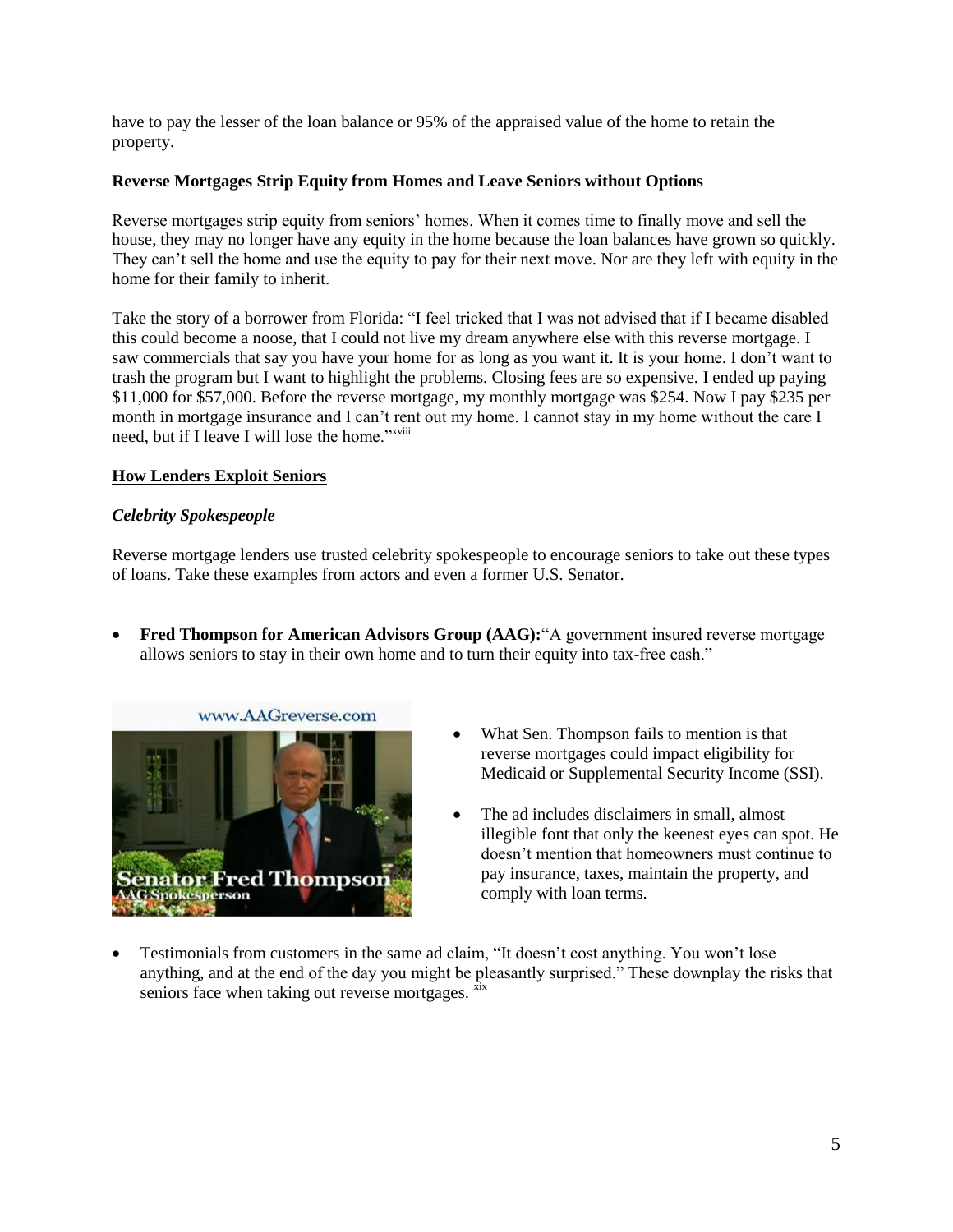- **Henry Winkler for One Reverse Mortgage:**  "It will eliminate your monthly mortgage payments and give you tax-free cash from the equity in your home. And here's the best part, you still own your home."
	- o A customer testimonial says, "We're traveling more. We're eating out more." These kinds of comments insinuate that reverse mortgages are viable sources for expendable income. In fact, reverse mortgages are extremely costly and should only be used as a last resort.



o Winkler, "The cash does not affect your social security." Half-truth: reverse mortgage income can affect eligibility for Supplemental Security Income (SSI) for some of our poorest seniors.  $\frac{xx}{x}$ 

### **Robert Wagner and Pat Boone are also Paid Spokespeople**



little easier. The day to truly enjoy life tell you about the popular government years, so many folks I've met have told generation." me that they'd love a chance to spend time with their grandkids, or … just find a quiet piece of stream and fish the day away, only their finances just wouldn't give them that chance. A reverse mortgage can change all that."



**"**Today is the day. The day to breathe a "Hello, friend. I'm Pat Boone and I'm here to again. Hi, I'm Robert Wagner. Over the insured program that's designed for your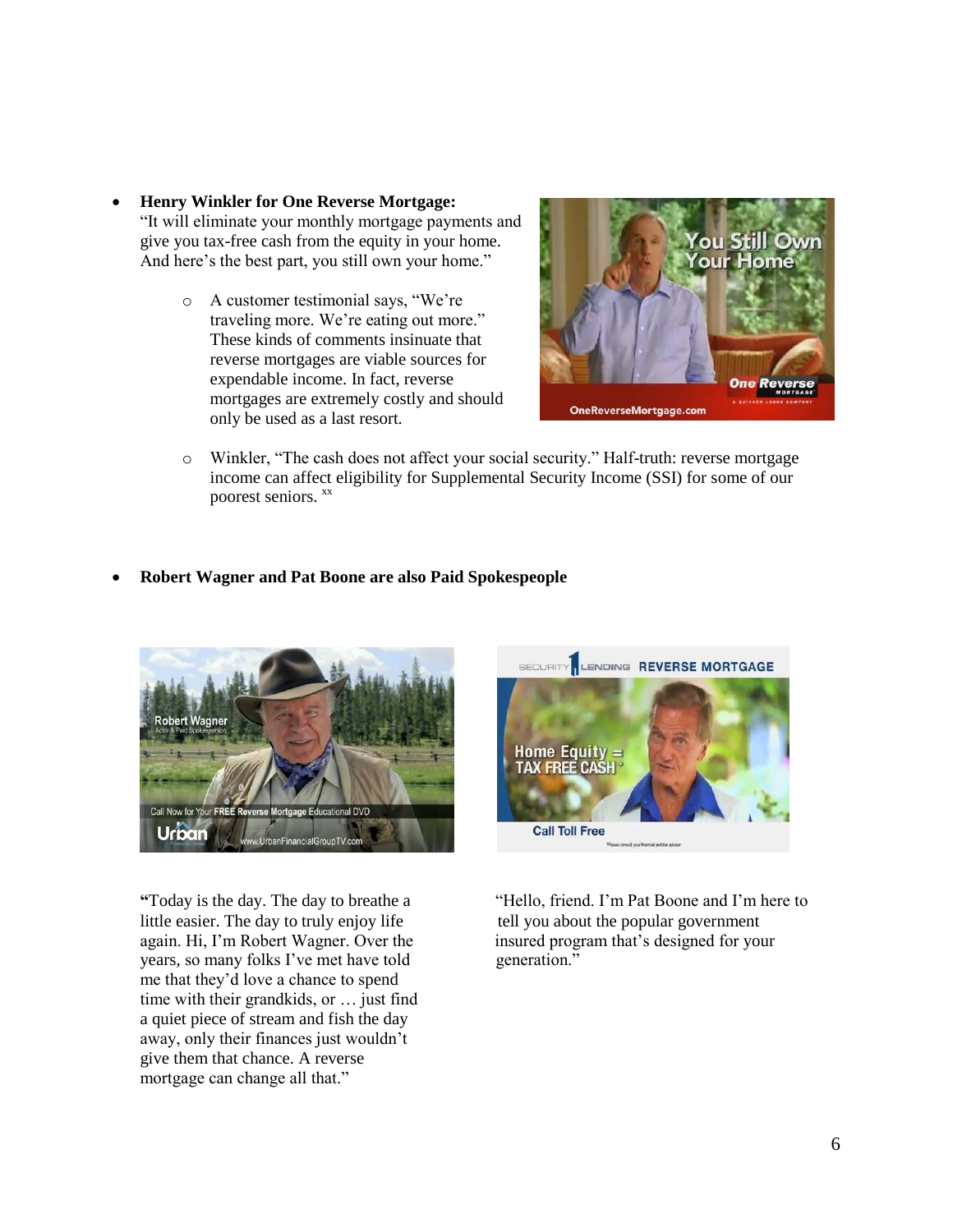## *Misleading Marketing*

A 2009 Government Accountability Office (GAO) Report found that many lenders used incomplete or inaccurate sales tactics to encourage seniors to take out reverse mortgages. The GAO cited advertisements that include misleading or false statements, including:

- o The borrower cannot owe more than the value of the home
- o The lender cannot foreclose on an HECM and the borrower cannot lose the home
- o The borrower cannot outlive a reverse mortgage
- o Implications that a reverse mortgage is not a loan, but instead a government benefit or entitlement
- o Geographic or time limits for reverse mortgages that encourage seniors to act quickly before taking the time to properly weigh their options
- $\circ$  The use of government language or symbols to imply government affiliation<sup>xxi</sup>

Illinois Attorney General Lisa Madigan filed lawsuits for misleading advertisements against Hartland Mortgage Centers and American Advisors Group, the company that employs Fred Thompson as a spokesperson.<sup>xxii</sup> In Massachusetts, the Commissioner of Banks issued cease-and-desist orders to a handful of reverse mortgage firms for operating without a licenses and falsely promising seniors that they wouldn't lose their homes.<sup>xxiii</sup>

In November 2012, the Consumer Financial Protection Bureau (CFPB) and the Federal Trade Commission (FTC) sent warning letters to a dozen mortgage lenders and brokers advising that they may be violating federal law with misleading advertisements. Six lenders were also placed under formal investigation for more serious violations. The CFPB found that many of these lenders were often targeting seniors and employing the same misleading tactics highlighted by the earlier GAO report. xxiv

#### *Examples of Misleading Advertisements*



## **"And the best part, you keep the home in your family."**

- The image implies that the property will stay in the family for generations.
- In fact, family members must pay off the balance of the reverse mortgage immediately, if they wish to keep the home.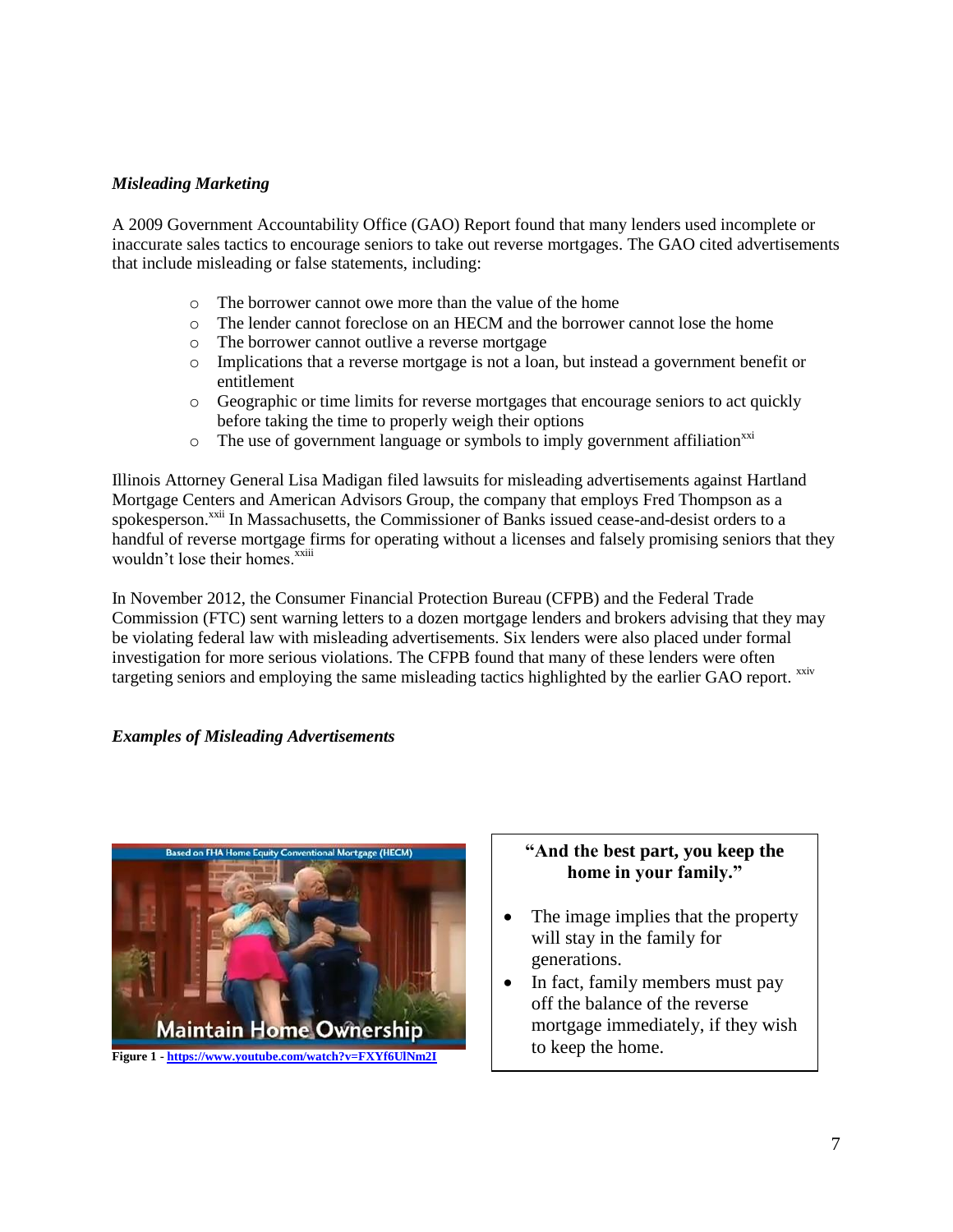## **"Many are turning to a new government program, created to provide relief."**

 The image of the Capitol Dome and American flag imply greater federal involvement



**Figure 2 - <https://www.youtube.com/watch?v=4EjT0fvFRkM>**



**"In 1989, the United States Department of Housing and Urban Development created a safe and highly-regulated plan to give homeowners over 62 years of age greater financial security."**

 The fake newscast may lead seniors to believe they are watching an unbiased news program.

- Calling the ad a "public service" message" implies that it comes from a government or non-profit entity.
- The seal with the eagle evokes a connection with the U.S. Government.

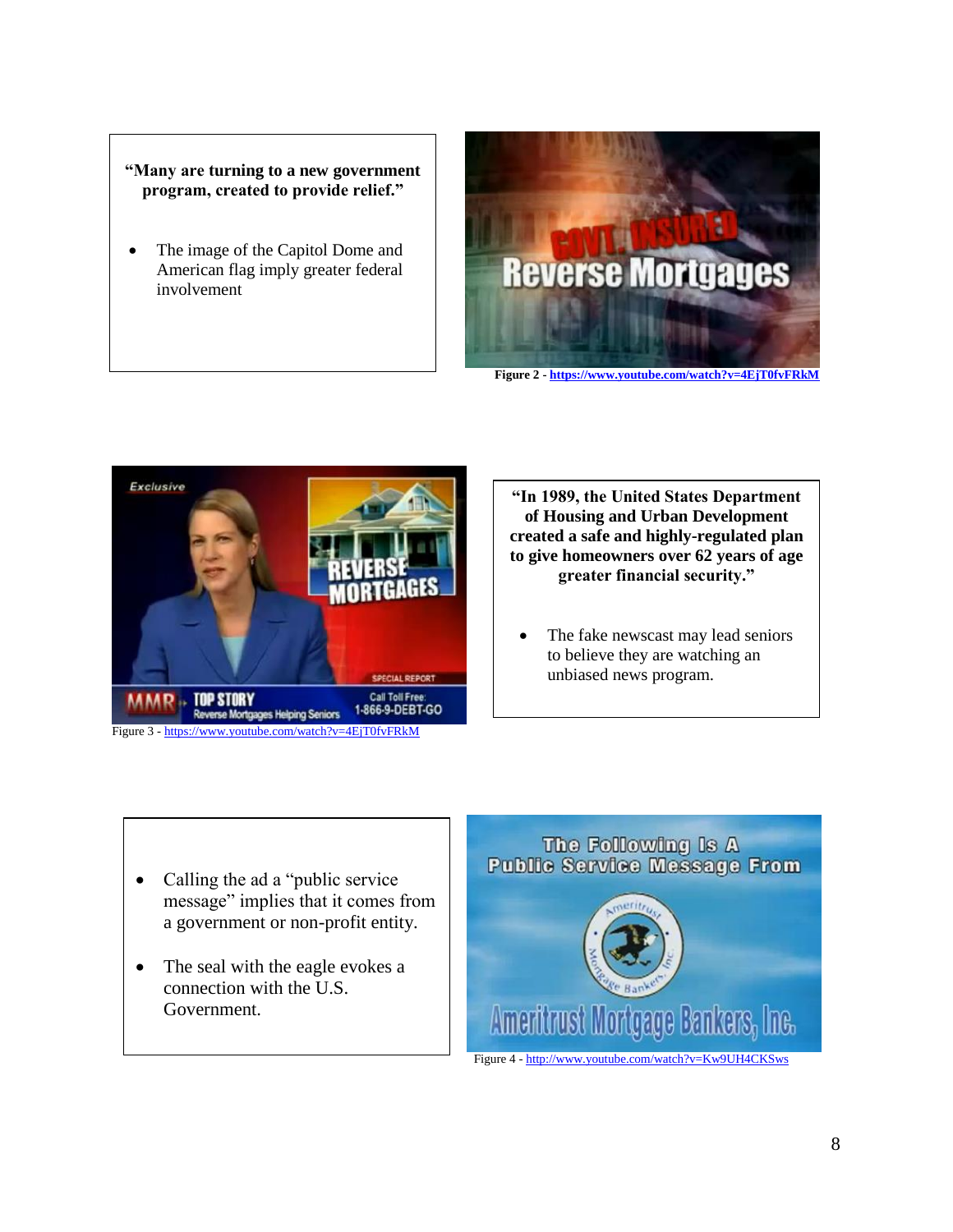#### *Reverse mortgages are complex products and difficult for seniors to understand*

The Department of Housing and Urban Development (HUD) requires borrowers to complete counseling before taking out a reverse mortgage, however the complexity of the transaction still leaves many seniors confused. The majority of counseling sessions occur over the phone and it can be difficult for seniors and those who are hearing impaired to adequately process the information. Counselors are expected to cover fifty-one different topics, and yet most sessions only take about an hour.

Funding for housing counseling has been cut and counselors are under pressure to streamline counseling. In some cases, counselors don't get paid until the reverse mortgage is closed. This conflict of interest may pressure counselors to encourage seniors to finalize the reverse mortgage. Seniors don't realize the risks they face if the reverse mortgage is taken out in only one spouse's name. This happened to a local woman from San Bernardino, who, after her husband passed away, received a letter from her a reverse mortgage lender, informing her that unless she paid  $$293,000$ , she would lose her home.<sup>xxv</sup>

### **Reverse Mortgages are Bad for the Federal Government and Taxpayers**

### *Reverse Mortgages and the Housing Crisis*

As housing prices dropped during the recession, it became increasingly challenging to predict whether homeowners could keep up with taxes and insurance obligations. One out of every ten reverse mortgages is in default or foreclosure.<sup>xxvi</sup> With reverse mortgage defaults and foreclosures on the rise, many major banks, including Wells Fargo and Bank of America, stopped issuing reverse mortgages.

As housing values dropped, it became more likely that loan balances would exceed the property value, and that lenders could not recoup the value of the loan when the house was sold. Because reverse mortgages are backed by the FHA, the federal government had to pay lenders for these losses. As defaults and foreclosures increased, so did the amount the FHA had to pay out to lenders. As a result, the HECM program lowered the value of FHA's Mutual Mortgage Insurance Fund by more than \$5.2 billion in Fiscal Year 2012. <sup>xxvii</sup> The reverse mortgage program accounted for only 7% of the agency's total loan guarantees but was responsible for 17% of its projected losses. <sup>xxviii</sup> Last fall, the FHA needed a payment of \$1.7 billion from the Treasury to ensure that it could continue to meet all of its capital reserve requirements. The first time in its history the agency has had to request additional funding so the MMI could continue to meet its obligations.<sup>xxix</sup>

#### **Recent Federal Action**

Congress and the Obama Administration have taken note of the negative impacts that reverse mortgages are having on seniors and the FHA. In 2009, as Congress debated financial reform, Rep. Jan Schakowsky (D-IL) included an amendment in the Dodd-Frank Wall Street Reform and Consumer Protection Act to give the newly created Consumer Financial Protection Bureau (CFPB) the authority to monitor and regulate reverse mortgage lenders. This has allowed the CFPB to take a close look at the predatory nature of reverse mortgage lenders and to release a comprehensive report on the issue. According to Richard Cordray, Director of the CFPB, "Consumers tell us stories about being deceived and misled. Just recently, we saw a mailer that portrayed a reverse mortgage as a government benefit rather than a financial product. The mailer came with what appeared to be a government seal and claimed that a phony piece of legislation would help seniors save their homes."<sup>xxx</sup> The CFPB continues to receive complaints through its website and hotline and is working with local, state, and federal partners to root out these kinds of scams.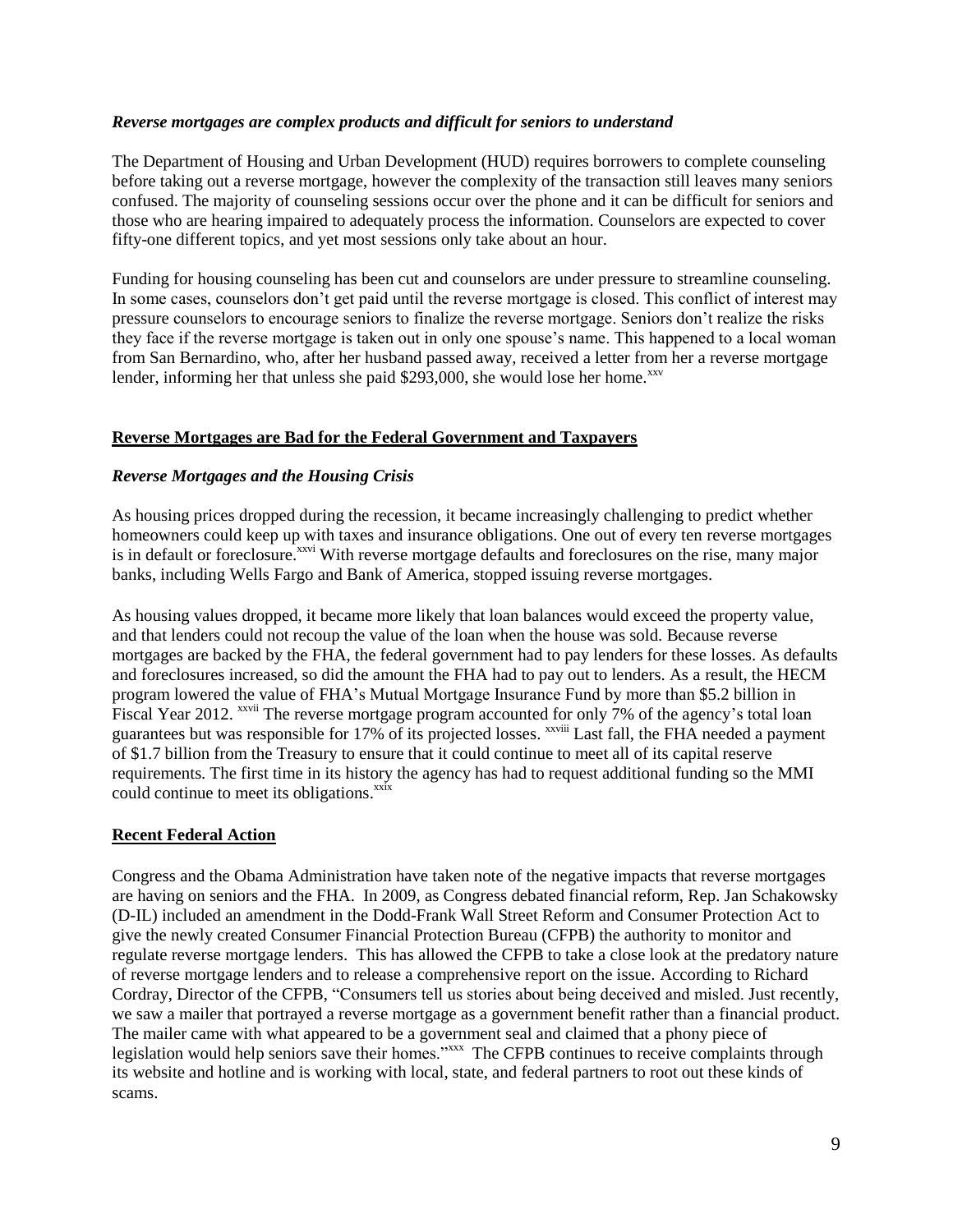More recently, Carol Galante, the Assistant Secretary for Housing & Federal Housing Administration Commissioner, testified before the Senate Appropriations Committee about the impact that reverse mortgages have had on the Mutual Mortgage Insurance Fund. "Originally designed to be used like an annuity, in recent years market circumstances and lender preferences have shifted greater numbers of borrowers to take full draws via the Fixed Rate Standard product," Ms. Galante said. "Thus, borrowers are taking all of the funds available to them up-front and often do not have the resources necessary in later years to pay property taxes and insurance, thereby triggering a default on the loan. Due to these changes in usage and performance, the budget estimates that the use of the HECM program results in a negative value of \$5.248 billion and a disproportionately negative impact to the Fund."xxxi The status of the HECM portfolio improved in 2013, but it took a transfer of \$1.7 billion from the Treasury and \$4 billion from the forward mortgage portfolio to help stabilize the account.<sup>xxxii</sup>

As a result, Congress took action to give the Federal Housing Administration (FHA) more flexibility when managing the HECM reverse mortgage program. Congress passed and the President signed into law the Reverse Mortgage Stabilization Act, on August 9, 2013. This new law gave the FHA the authority to make changes to improve the fiscal stability of the HECM program. These changes included, requiring borrowers to undergo a financial assessments before they take out a reverse mortgage, setting up escrow accounts to ensure borrowers have enough funds to continue to pay insurance and taxes, and limiting the amount borrowers can take in an upfront lump sum payment.<sup>xxxiii</sup>

### **Reverse Mortgages are Bad for the Inland Empire**

The story of a local woman highlights the dangers of reverse mortgages. She, like many seniors, didn't realize that her name also needed to be on the reverse mortgage taken out by her husband on their San Bernardino home. After her husband passed away she received a letter from her a reverse mortgage lender, informing her that unless she paid \$293,000, she would lose her home.<sup>xxxiv</sup> There are currently 2,268 active HECM reverse mortgage loans in the 41st Congressional District. During Fiscal Year 2012, the last year for which full data is available, the default rate in the 41<sup>st</sup> Congressional District was nearly three points higher than the state average.

|                                                   | <b>HECM Insured Reverse</b><br><b>Mortgages</b> | <b>HECM</b> Defaults | <b>Percent Default</b> |
|---------------------------------------------------|-------------------------------------------------|----------------------|------------------------|
| <b>California</b>                                 | 99,356                                          | 7,552                | 7.6%                   |
| <b>Riverside County</b>                           | 9,247                                           | 916                  | 9.9%                   |
| 41 <sup>st</sup> Congressional<br><b>District</b> | 2,582                                           | 272                  | 10.5%                  |

Source: The Federal Housing Administration Fiscal Year 2012

According to the FHA, some pockets of the district have even higher default rates. In Downtown Riverside and the Orangecrest neighborhood near March Air Reserve Base, the default rate is 14%. These numbers exceed the national rate of FHA mortgages that are facing default or foreclosure. Nationally, only 8.27% of FHA backed single-family mortgages are in default or foreclosure.<sup>xxxv</sup>

More than half of the new reverse mortgages taken out during Fiscal Year 2012 in the  $41<sup>st</sup>$  Congressional District were lump sum payments. On average, these lump sum borrowers were younger than their peers choosing more gradual payment options. The average age for a borrower choosing a lump sum payment option was 71, while the average age for the other options ranges from 73-80.<sup>xxxvi</sup> These trends hold on both the state and county level. This means that the youngest borrowers were choosing the riskier lump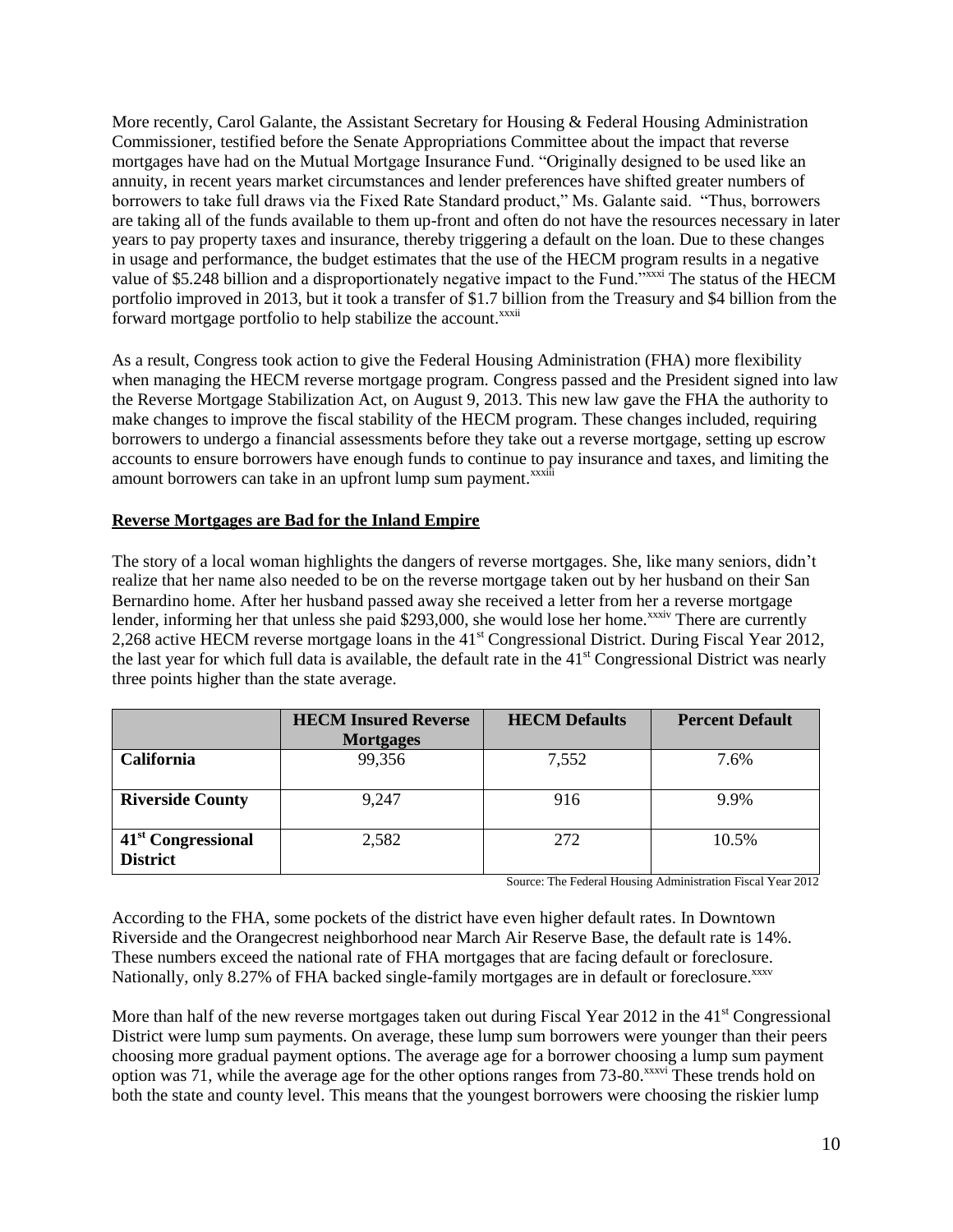sum payment and expecting it to last over a longer period of time until they pass away or move out of the house.

## **III. Solutions**

### **Improve Counseling and Consumer Protections**

Improving counseling sessions and strengthening consumer protections will help to defend seniors from unscrupulous lenders. Cuts to funding for housing counseling have stretched counselors thin. Federal funding should be reinstated to insure that counselors can remain unbiased and provide the best possible information. Counseling fees should be paid for by the company servicing the loan. If no loan is taken the federal government should cover the costs.

Seniors should have the time to properly review their decision to take out a reverse mortgage. When seniors purchase an annuity they usually have ten days to review the decision and cancel without a penalty. In California, this "free look" period lasts for thirty days. For reverse mortgages, seniors only have three days to review their decision and cancel without penalty.<sup>xxxvii</sup> Extending the "free look" period to ten or thirty days would allow borrowers to properly review and reverse their decision if needed.

#### **Require Brokers and Originators to Act in the Best Interest of Seniors**

Reverse mortgage lenders and servicers should have a legal fiduciary duty to act only in the best interest of borrowers. This should include considering if taking out a reverse mortgage puts the borrower at risk of losing their home, as well as, whether other financial products might better meet the needs of the borrower and their family.

#### **Introduce Protections to Limit Defaults and Hold Lenders Accountable**

It can be difficult for seniors to accurately plan for the property maintenance and taxes that they will be required to continue paying under the terms of their reverse mortgage loan agreement. While the FHA has taken recent steps to limit defaults, companies with high default rates should continue to face particular scrutiny. The FHA should consider offering different levels of insurance to lenders based on their volume of defaults. Lenders with low defaults should continue to receive the full backing of the loans, but those with persistently high default rates could see their federal backing diminish, and only be insured for a portion of the value of the loan. This will give lenders a real incentive not to lend to seniors who won't be able to fulfill the terms of the loan.

#### **Strengthen Protections for Spouses and Family Members**

Many seniors don't fully understand the impact a reverse mortgage can have on their family. A thorough discussion of the impacts a reverse mortgage could have on spouses or family members should be a mandated topic during the counseling session. Additionally, lenders should be required to send written notification to non-borrowing spouses and other family members, so there is a record of the repercussions should the borrower pass away. CFPB and FTC have been taking steps to improve housing counseling, but stricter enforcement and sharing of best practices must be increased. Congressman Mark Takano will be sending a letter to both the CFPB and FTC urging them to maintain strict enforcement and oversight of housing counseling sessions.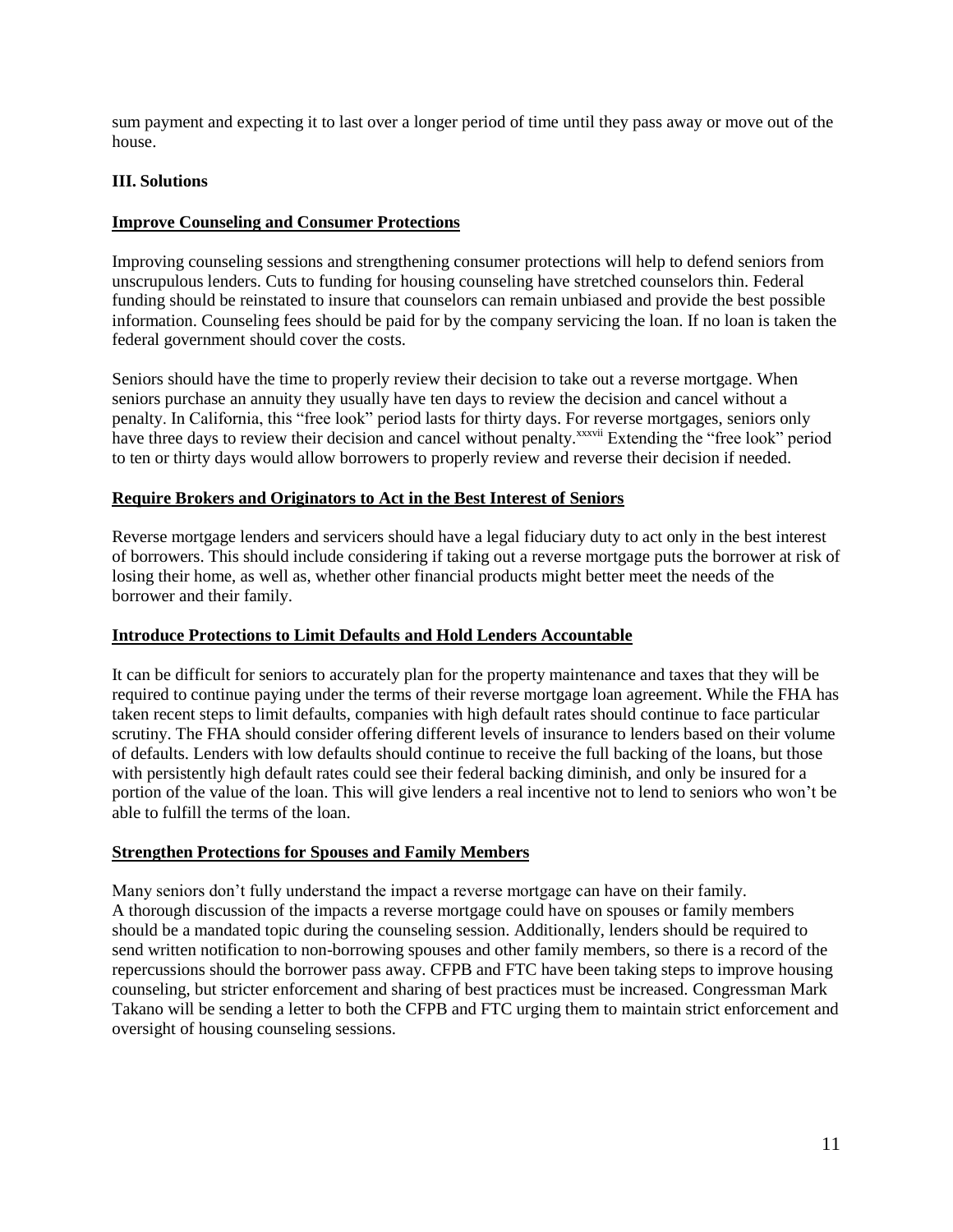*Retirement Research,* February 2013, [http://crr.bc.edu/wp-content/uploads/1012/01/figure-1.pdf.](http://crr.bc.edu/wp-content/uploads/1012/01/figure-1.pdf)

v "Actuarial Review of the Federal Housing Administration Mutual Mortgage Insurance Fund HECM Loans For Fiscal Year 2013," *Integrated Financial Engineering, Inc.,* December 11, 2013,

[http://portal.hud.gov/hudportal/HUD?src=/program\\_offices/housing/rmra/oe/rpts/actr/actrmenu.](http://portal.hud.gov/hudportal/HUD?src=/program_offices/housing/rmra/oe/rpts/actr/actrmenu)

vi Jessica Silver-Greenberg, "A Risky Lifeline for the Elderly Is Costing Some Their Homes," *The New York Times,*  October 14, 2012, [http://www.nytimes.com/2012/10/15/business/reverse-mortgages-costing-some-seniors-their](http://www.nytimes.com/2012/10/15/business/reverse-mortgages-costing-some-seniors-their-homes.html?pagewanted=all&_r=0)homes.html?pagewanted=all& r=0.

vii "FHA Reverse Mortgages (HECMs) for Seniors," *U.S. Department of Housing and Urban Development.* January 13, 2014, [http://portal.hud.gov/hudportal/HUD?src=/program\\_offices/housing/sfh/hecm/hecmabou.](http://portal.hud.gov/hudportal/HUD?src=/program_offices/housing/sfh/hecm/hecmabou) viii ibid

ix "Reverse Mortgages: A Report to Congress," *The Consumer Financial Protection Bureau,* June 2012, [http://files.consumerfinance.gov/a/assets/documents/201206\\_cfpb\\_Reverse\\_Mortgage\\_Report.pdf](http://files.consumerfinance.gov/a/assets/documents/201206_cfpb_Reverse_Mortgage_Report.pdf)

x "Annual Report to Congress Fiscal Year 2013 Financial Status FHA Mutual Mortgage Insurance Fund." *U.S. Department of Housing and Urban Development*, December 13, 2013,

[http://portal.hud.gov/hudportal/documents/huddoc?id=deskofcgdec132013.pdf.](http://portal.hud.gov/hudportal/documents/huddoc?id=deskofcgdec132013.pdf)

xi Kenneth Harney, "Losses on reverse mortgages prompt FHA to make changes," *The Los Angeles Times*, December 30, 2012[, http://articles.latimes.com/2012/dec/30/business/la-fi-harney-20121230.](http://articles.latimes.com/2012/dec/30/business/la-fi-harney-20121230)

xii "FHA Reverse Mortgages (HECMs) for Seniors," *U.S. Department of Housing and Urban Development.* January 13, 2014, [http://portal.hud.gov/hudportal/HUD?src=/program\\_offices/housing/sfh/hecm/hecmabou.](http://portal.hud.gov/hudportal/HUD?src=/program_offices/housing/sfh/hecm/hecmabou)

xiii "Reverse Mortgages: A Report to Congress," *The Consumer Financial Protection Bureau,* June 2012, [http://files.consumerfinance.gov/a/assets/documents/201206\\_cfpb\\_Reverse\\_Mortgage\\_Report.pdf](http://files.consumerfinance.gov/a/assets/documents/201206_cfpb_Reverse_Mortgage_Report.pdf)

xiv ibid

 $\overline{a}$ 

xv "Social Security Replacement Rates for Average Earner Retiring at Age 65, 2002, 2015, and 2030," *The Boston College Center for Retirement Research,* March 2013.

[http://crr.bc.edu/wp-content/uploads/1012/01/ss\\_replacement\\_rates.pdf](http://crr.bc.edu/wp-content/uploads/1012/01/ss_replacement_rates.pdf)

xvi "Workers with Pension Coverage by Type of Plan, 1983, 1995, and 2010," *The Boston College Center for Retirement Research,* February 2013.<http://crr.bc.edu/wp-content/uploads/1012/01/figure-1.pdf>

xvii "Annual Report to Congress Fiscal Year 2013 Financial Status FHA Mutual Mortgage Insurance Fund." *U.S. Department of Housing and Urban Development*, December 13, 2013,

[http://portal.hud.gov/hudportal/documents/huddoc?id=deskofcgdec132013.pdf.](http://portal.hud.gov/hudportal/documents/huddoc?id=deskofcgdec132013.pdf)

xviii "Comments to the Consumer Financial Protection Bureau On Request for Information Regarding Consumer Use of Reverse Mortgages," *Consumers Union of the U.S, Inc., California Advocates for Nursing Home Reform*, July 2, 2012, [http://consumersunion.org/pdf/Comments\\_CFPB\\_8-31-12.pdf.](http://consumersunion.org/pdf/Comments_CFPB_8-31-12.pdf)

xix Fred Thompson, American Advisors Group, *Fred Thompson American Advisors Group (AAG) Commercial for Reverse Mortgage*, video*,*1:02, June 10, 2010, [http://www.youtube.com/watch?v=bkg8IH7e\\_6U.](http://www.youtube.com/watch?v=bkg8IH7e_6U)

xx Henry Winkler, One Reverse Mortgage, *One Reverse Mortgage - Henry Winkler – Take Control*, video, 2:02, September 7, 2011, [http://www.youtube.com/watch?v=vhhGparW6KQ.](http://www.youtube.com/watch?v=vhhGparW6KQ)

<sup>xxi</sup> "Reverse Mortgages: Product Complexity and Consumer Protection Issues Underscore Need for Improved Controls over Counseling for Borrowers," *The Government Accountability Office*, June 2009, [http://www.gao.gov/new.items/d09606.pdf.](http://www.gao.gov/new.items/d09606.pdf)

xxii John Yedinak, "Illinois AG Files Lawsuits Against Two Reverse Mortgage Lenders," *Reverse Mortgage Daily,*  February 9, 2010, [http://reversemortgagedaily.com/2010/02/09/illinois-ag-files-lawsuits-against-two-reverse](http://reversemortgagedaily.com/2010/02/09/illinois-ag-files-lawsuits-against-two-reverse-mortgage-lenders/)[mortgage-lenders/.](http://reversemortgagedaily.com/2010/02/09/illinois-ag-files-lawsuits-against-two-reverse-mortgage-lenders/)

<sup>&</sup>lt;sup>i</sup>Erica Jacquez, Congressional Affairs, *U.S. Department of Housing and Urban Development*, email to author, August 5, 2013.

ii Carol Galante, "Testimony before the Senate Appropriations Committee," June 4, 2013, [http://www.appropriations.senate.gov/ht-transportation.cfm?method=hearings.view&id=29807c0a-1cac-4e3d-98f6-](http://www.appropriations.senate.gov/ht-transportation.cfm?method=hearings.view&id=29807c0a-1cac-4e3d-98f6-6f8e3317b5ea) [6f8e3317b5ea.](http://www.appropriations.senate.gov/ht-transportation.cfm?method=hearings.view&id=29807c0a-1cac-4e3d-98f6-6f8e3317b5ea)

iii Chad Chirico and Susanne Mehlman, "How FHA's Mutual Mortgage Insurance Fund Accounts for the Cost of Mortgage Guarantees," *The Congressional Budget Office*, October 22, 2013, [http://www.cbo.gov/publication/44634.](http://www.cbo.gov/publication/44634) iv "Workers with Pension Coverage by Type of Plan, 1983, 1995, and 2010," *The Boston College Center for*